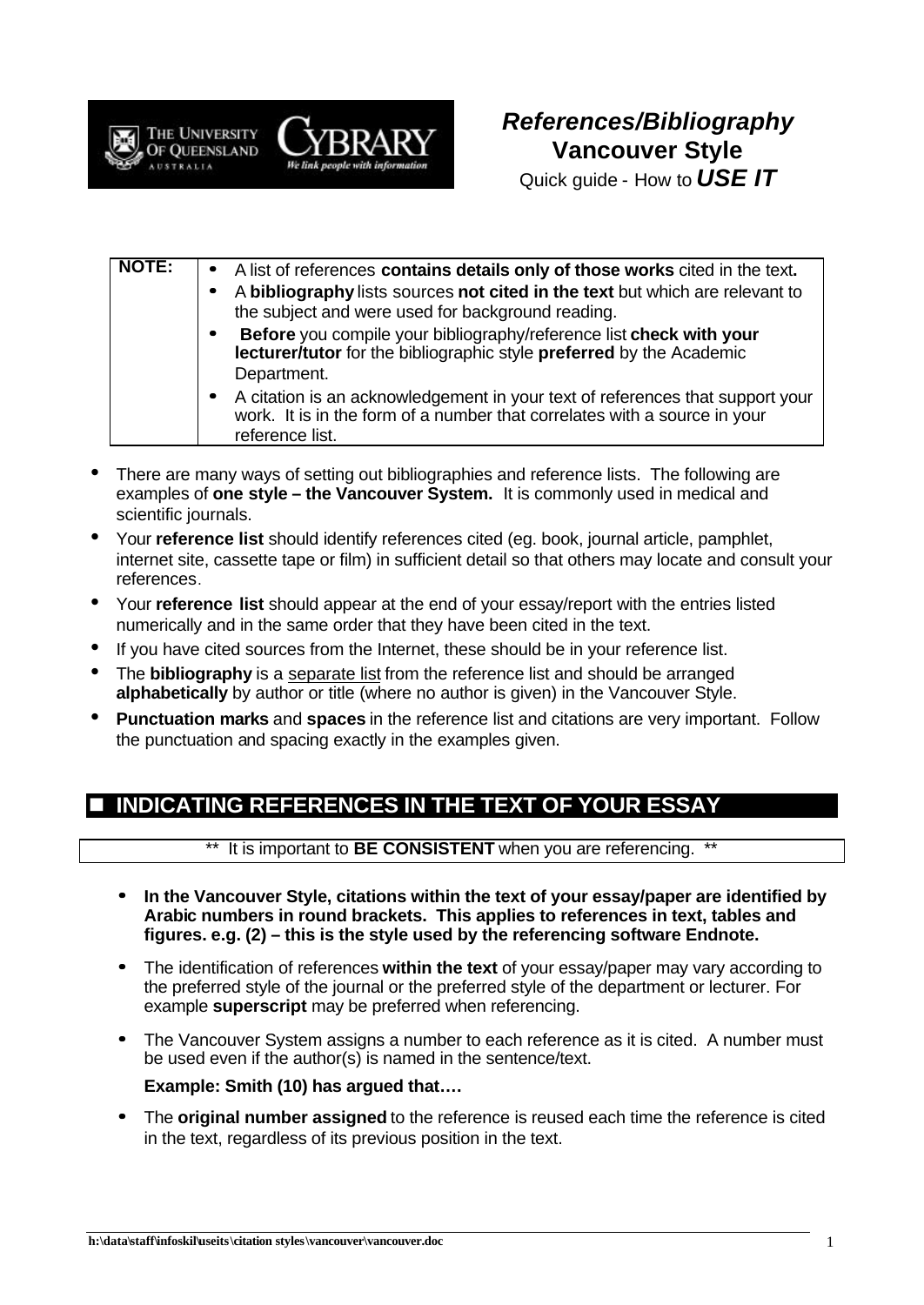- **·** When **multiple references** are cited at a given place in the text, use a **hyphen** to join the first and last numbers that are **inclusive**. Use **commas** (without spaces) to separate **noninclusive** numbers in a multiple citation eg. 2,3,4,5,7,10 is abbreviated to (2-5,7,10) **Do not** use a hyphen if there are no citation numbers in between that support your statement eg. 1- 2.
- **·** The placement of citation numbers within text should be carefully considered, for example a particular reference may be relevant to only part of a sentence. As a general rule, reference numbers should be placed outside full stops and commas, inside colons and semicolons; however, this may vary according to the requirements of a particular journal.

#### **Examples:**

There have been efforts to replace mouse inoculation testing with invitro tests, such as enzyme linked immunosorbent assays (57,60) or polymerase chain reaction,(20- 22) but these remain experimental.

Moir and Jessel maintain "that the sexes are interchangeable."(1)

## **CITING A BOOK**

The essential details required are (in order):

- **1. Name/s** of author/s, editor/s, compiler/s or the institution responsible.
	- Where there are 6 or less authors you must list **all** authors.
	- Where there are 7 or more authors, only the first 6 are listed and add "et al" (et al means "and others*"*).
	- Put a comma and 1 space between each name. The last author must have a full-stop after their initial(s).

**Format:** surname (1 space) initial/s (no spaces or punctuation between initials) (full-stop OR if further names comma, 1 space)

**Example 1.1: Smith AK, Jones BC, editors. Example 1.2: Smith AK, Jones BC, Bloggs TC, Ashe PT, Fauci AS, Wilson JD et al. Example 1.3: The Cardiac Society of Australia and New Zealand. Example 1.4: When no author is given "Anonymous" or "Anon" is unnecessary. Us the title of the article or book.**

- **2. Title** of publication and subtitle if any
	- Do not use italics or underlining.
	- Only the first word of journal articles or book titles (and words that normally begin with a capital letter) are capitalised.

**Format:** 1: title (full-stop, 1 space)

**Example 2.1: Harrison's principles of internal medicine. Example 2.2: Physical pharmacy: physical chemical principles in the pharmaceutical sciences. Example 2.3: Pharmacy in Australia: the national experience**

**3. Edition**, if other than first edition.

• Abbreviate the word edition to:- ed. (Do not confuse with editor.) **Format:** edition statement (fullstop, 1 space)

**Example 3.1: 3rded.**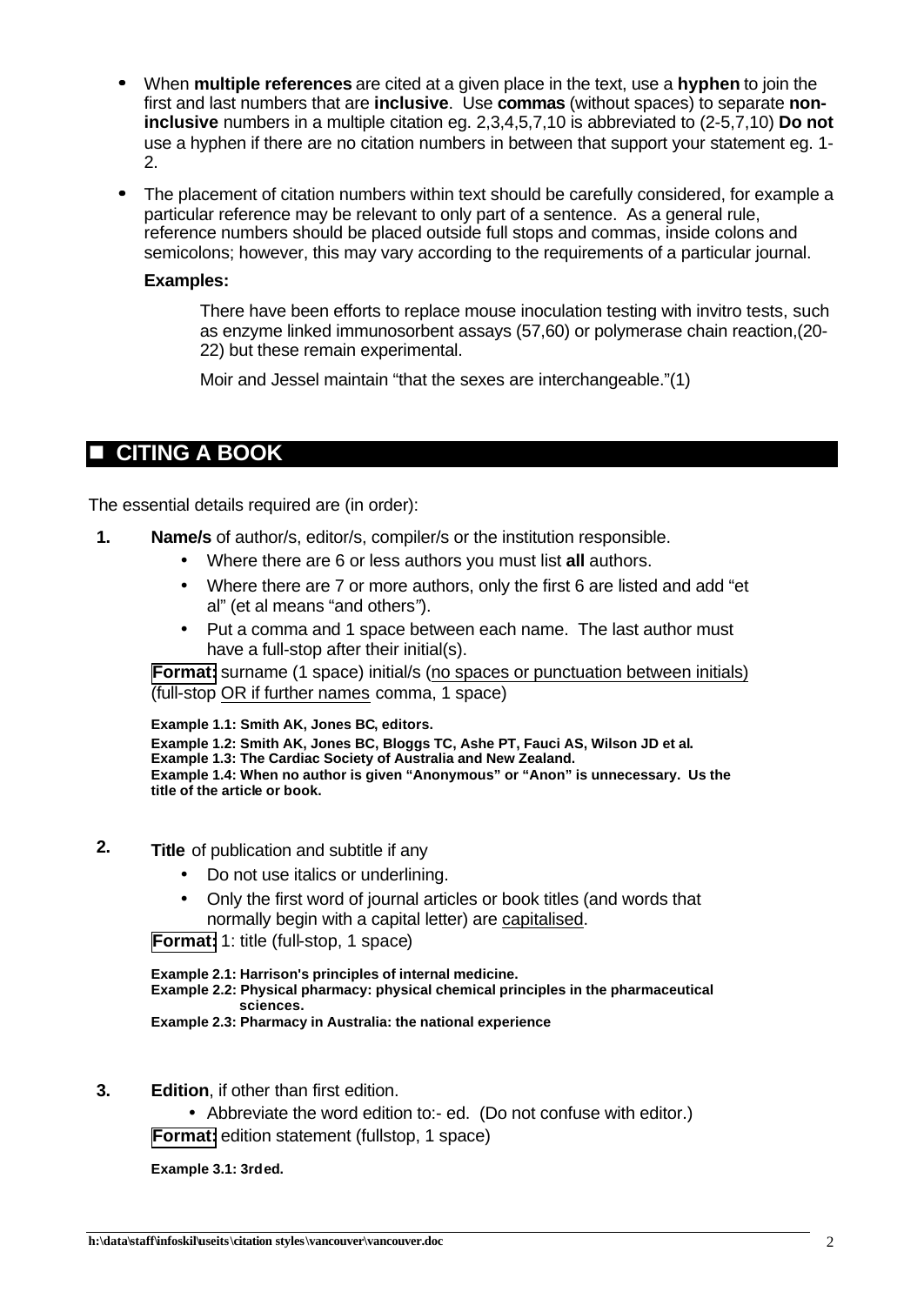## **4. Place of publication**

- If the publishers are located in more than one city, cite the name of the city that is printed first.
- Write the place name in full.
- If the place name is not well known, add a comma, 1 space and the state or the country for clarification. For places in the USA, add after the place name the 2 letter postal code for the state. This must be in upper case eg. Hartford (CN): (where CN=Connecticut).

**Format:** place of publication (colon, 1 space)

**Example 4.1: Hartford (CN): Example 4.2: Texas (NSW): Example 4.3: Kyoto (Japan):**

**5. Publisher**

• The publisher's name should be spelt out in full. **Format:** publisher (semi-colon, 1 space)

**Example 5.1: Australian Government Publishing Service; Example 5.2: Raven Press; Example 5.3: Williams & Wilkins;**

## **6. Year of publication.**

**Format:** year (full-stop, add 1 space if page numbers follow)

**Example 6.1: 1999. Example 6.2: 2000. p. 12-5.**

#### **7. Page numbers** (if applicable).

- Abbreviate the word page to "p.".
- NOTE: do not repeat digits unnecessarily abbreviate.

**Format:** p (full-stop, 1 space) page numbers (full-stop).

**Example 7.1: p. 122-9. Example 7.2: p. 1129-57. Example 7.3: p. 333,338,340-5. (when article not on continuous pages)**

## **8. Series title and individual volume (if any).**

- Put in brackets.
- Abbreviate the word volume to "vol".

**Format:** (Series title (semi-colon, 1 space) vol (1 space) volume number) fullstop outside brackets

**Example 8.1: (Annals of the New York academy of sciences; vol 288).**

## **Examples of Citing Books:**

#### • **One to six authors**

Getzen TE. Health economics: fundamentals of funds. New York: John Wiley & Sons; 1997.

**Explanation of above citation:**

| <b>AUTHOR</b>               | TITLE                                                                   |                            |
|-----------------------------|-------------------------------------------------------------------------|----------------------------|
| Getzen TE.<br>New York:     | Health economics: fundamentals and flow of funds.<br>John Wiley & Sons; | 1997.                      |
| Л,                          |                                                                         | ́^                         |
| <b>PLACE OF PUBLICATION</b> | <b>PUBLISHER</b>                                                        | <b>YEAR OF PUBLICATION</b> |

Lodish H, Baltimore D, Berk A, Zipursky SL, Matsudaira P, Darnell J. Molecular cell biology. 3rd ed. New York: Scientific American; 1995.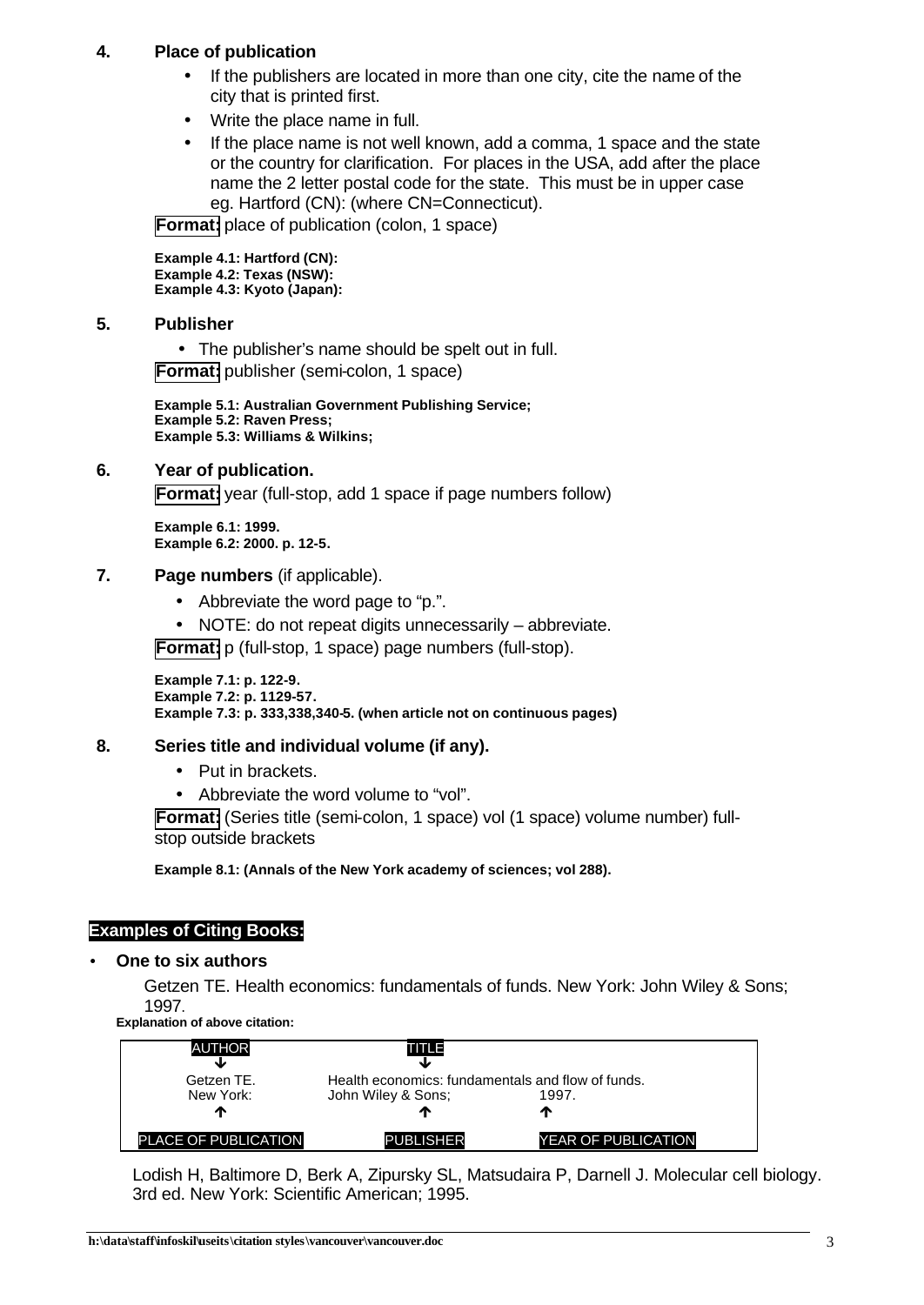## • **More than six authors**

Give the first six names in full and add "et al". The authors are listed in the order in which they appear on the title page.

Fauci AS, Braunwald E, Isselbacher KJ, Wilson JD, Martin JB, Kasper DL, et al, editors. Harrison's principles of internal medicine. 14th ed. New York: McGraw Hill, Health Professions Division; 1998.

## • **Editor/s**

Follow the same methods used with authors but use the word "editor" or "editors" in full after the name/s. The word editor or editors must be in lower case. (Do **NOT** confuse with "ed." used for edition.)

Millares M, editor. Applied drug information: strategies for information management. Vancouver (WA): Applied Therapeutics, Inc.; 1998.

#### • **Sponsored by institution, corporation or other organisation (including PAMPHLET)**

Australian Pharmaceutical Advisory Council. Integrated best practice model for medication management in residential aged care facilities. Canberra: Australian Government Publishing Service; 1997.

#### **Example of pamphlet (if available include additional information eg place of production, printer):**

Pharmaceutical Society of Australia. Medicines and driving [pamphlet]. Pharmaceutical Society of Australia;1998. DR-7.

### • **Package insert (leaflet supplied with medicine):**

Lamasil [package insert]. East Hanover (NJ): Sandoz Pharmaceuticals Corp; 1993.

## • **Edition (other than first)**

Blenkinsopp A, Paxton P. Symptoms in the pharmacy: a guide to the management of common illness. 3rd ed. Oxford: Blackwell Science; 1998.

#### • **Chapter or part of a book to which a number of authors have contributed**

Porter RJ, Meldrum BS. Antiepileptic drugs. In: Katzung BG, editor. Basic and clinical pharmacology. 6th ed. Norwalk (CN): Appleton and Lange; 1995. p. 361-80.

#### • **Dictionary and similar references**

Stedman's medical dictionary. 26th ed. Baltimore: Williams & Wilkins; 1995. Apraxia; p. 119- 20.

Note: Include the Definition looked up - in this case "Apraxia"

#### • **Book in a Series**

Bennett GL, Horuk R. Iodination of chemokines for use in receptor binding analysis. In: Horuk R, editor. Chemokine receptors. New York (NY): Academic Press; 1997. p. 134-48. (Methods in enzymology; vol 288)**.**

Chemokine receptors = name of the book Methods in enzymology  $=$  title of the series

#### • **Encyclopaedia**

Hanrahan C. Valerian. In: Krapp K, Longe JL, editors. The Gale encyclopedia of alternative medicine. Michigan: Gale Group; 2001. vol 4 p. 1768-70.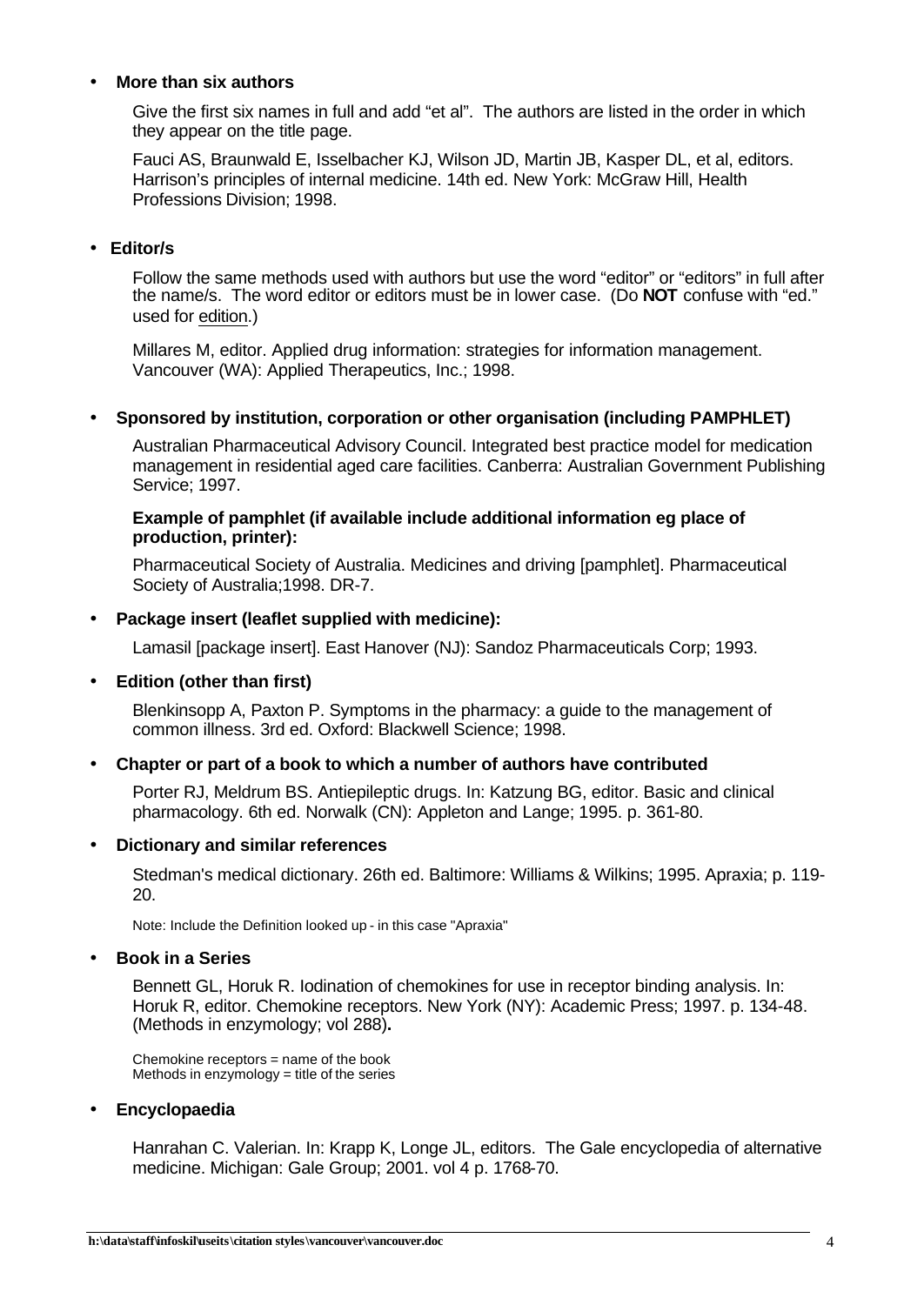## • **Legal Material**

Note: (**s** = section of act, **r** = regulation) Pharmacy Act 1976 (Qld) Airlines Equipment Amendment Act 1981 (Cwlth), s. 19(1)(a)(ii) Public Service Regulations (Cwlth), r.83(2)(a)(ii)

# **n** CITING A JOURNAL ARTICLE

The essential details required are (in order):

**1. Name/s** of author/s of the article. See step 1 of "Citing a book" for full details.

## **2. Title of article.**

See step 2 of "Citing a book" for full details. **Example 2.1: Validation of an immunoassay for measurement of plasma total homocysteine.**

## **3. Title of journal (abbreviated).**

- Abbreviate title according to the style used in Medline. A list of abbreviations can be found at: http://www.nlm.nih.gov - Click on Journal Browser
- Note: no punctuation marks are used in the abbreviated journal name just spaces.

**Format:** journal title abbreviation (1 space) **Example 3.1: Bol Soc Dent Guatem Example 3.2: J Mol Biol**

## **4. Year (and month/day if necessary/available) of publication.**

• Abbreviate the month to the first 3 letters. **Format:** year (1 space) month (1space) day (semi-colon, no space) OR year (semi-colon, no space) Example 4.1: 1996 Jun 1;12(5):127-33.

## **5. Volume number (and issue/part -).**

• \*If the journal has continuous page numbering through volume's issues, the month/day and issue information may be omitted.

**Format:** volume number (no space) issue number in brackets (colon, no space) OR volume number (colon, no space) Example 5.1: 1996;12(5):127-33. or 1996;12:127-33

## **6. Page numbers**

**NOTE**: do not repeat digits unnecessarily **Format:** page numbers (full-stop) **Example 6.1: 531-5**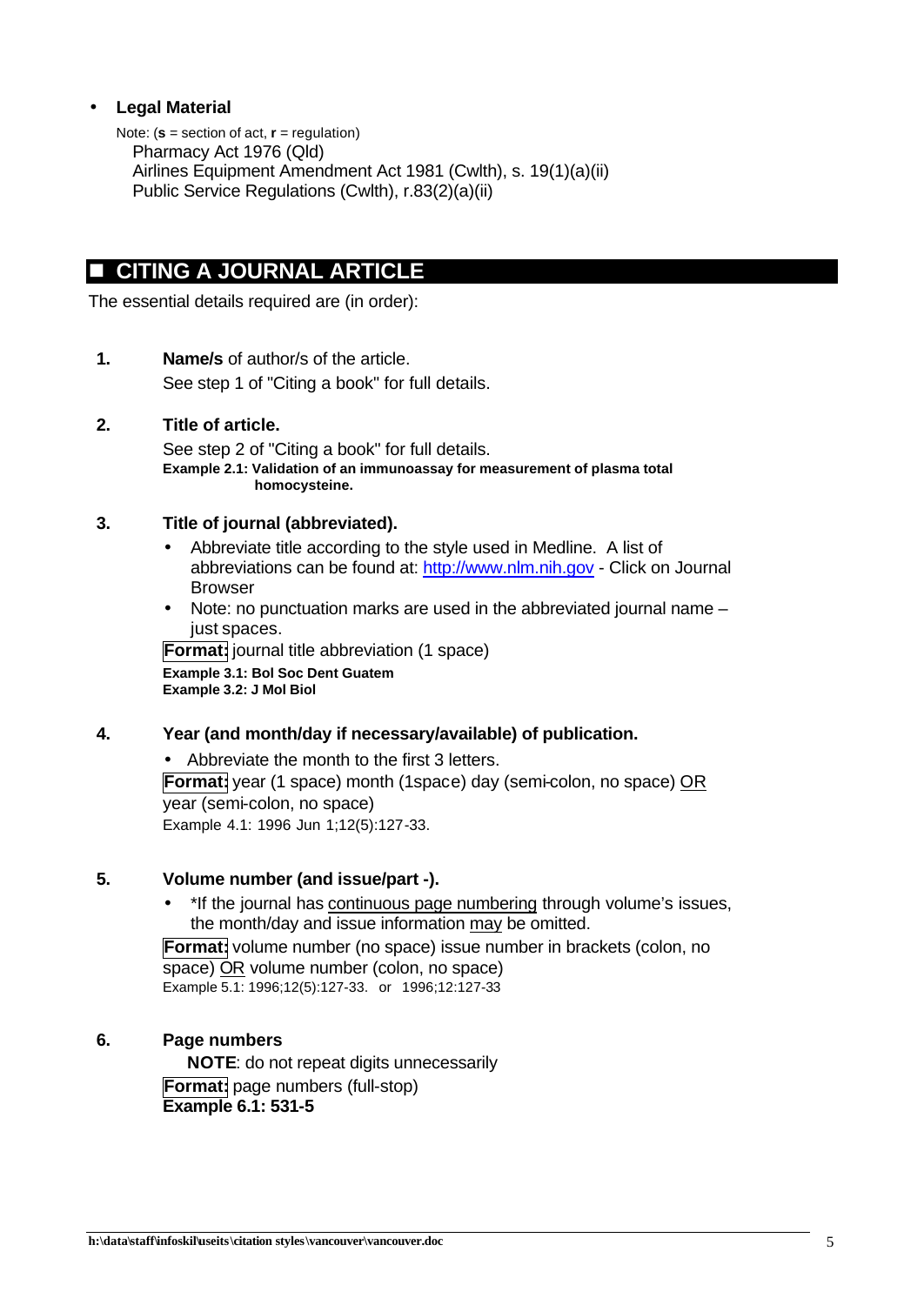## **Examples of Citing Journals:**

## **NOTE SOME JOURNALS MAY HAVE:**

- **A day, month and year**
- **A month and year**
- **A season and year eg. Autumn 2001**
- **Only a year**

Russell FD, Coppell AL, Davenport AP. In vitro enzymatic processing of radiolabelled big ET-1 in human kidney as a food ingredient. Biochem Pharmacol 1998 Mar 1;55(5):697-701. **Explanation of above citation:**



| NOTE: - Choose an option and be consistent |                                                                                                                          |  |  |
|--------------------------------------------|--------------------------------------------------------------------------------------------------------------------------|--|--|
| <b>Option 1:</b>                           | Month and day (if available) may be omitted only if continuous paging<br>through issues.                                 |  |  |
| Option 2:                                  | Month/day (if available) and issue number (if available) are important if the<br>pages in the journal are non-continuous |  |  |
| <b>Option 3:</b>                           | Continuous page numbers (most journals have this) – may omit month/day<br>and issue number. Example below.               |  |  |

Russell FD, Coppell AL, Davenport AP. In vitro enzymatic processing of radiolabelled big ET-1 in human kidney as a food ingredient. Biochem Pharmacol 1998;55:697-701.

#### **No author given in article**

Coffee drinking and cancer of the pancreas [editorial]. BMJ 1981;283:628.

#### **Journals with parts and/or supplements**

#### **Examples:**

#### **Volume with supplement:**

Environ Health Perspect 1994;102 Suppl 1:275-82.

#### **Issue with supplement:**

Semin Oncol 1996:23(1 Suppl 2):89-97.

#### **Volume with part:**

Ann Clin Biochem 1995;32(Pt 3):303-6.

#### **Issue with part:**

N Z Med J 1994;107(986 Pt 1):377-8.

#### **Issue with no volume:**

Clin Orthop 1995;(320):110-4.

#### **No issue or volume:**

Curr Opin Gen Surg 1993:325-33.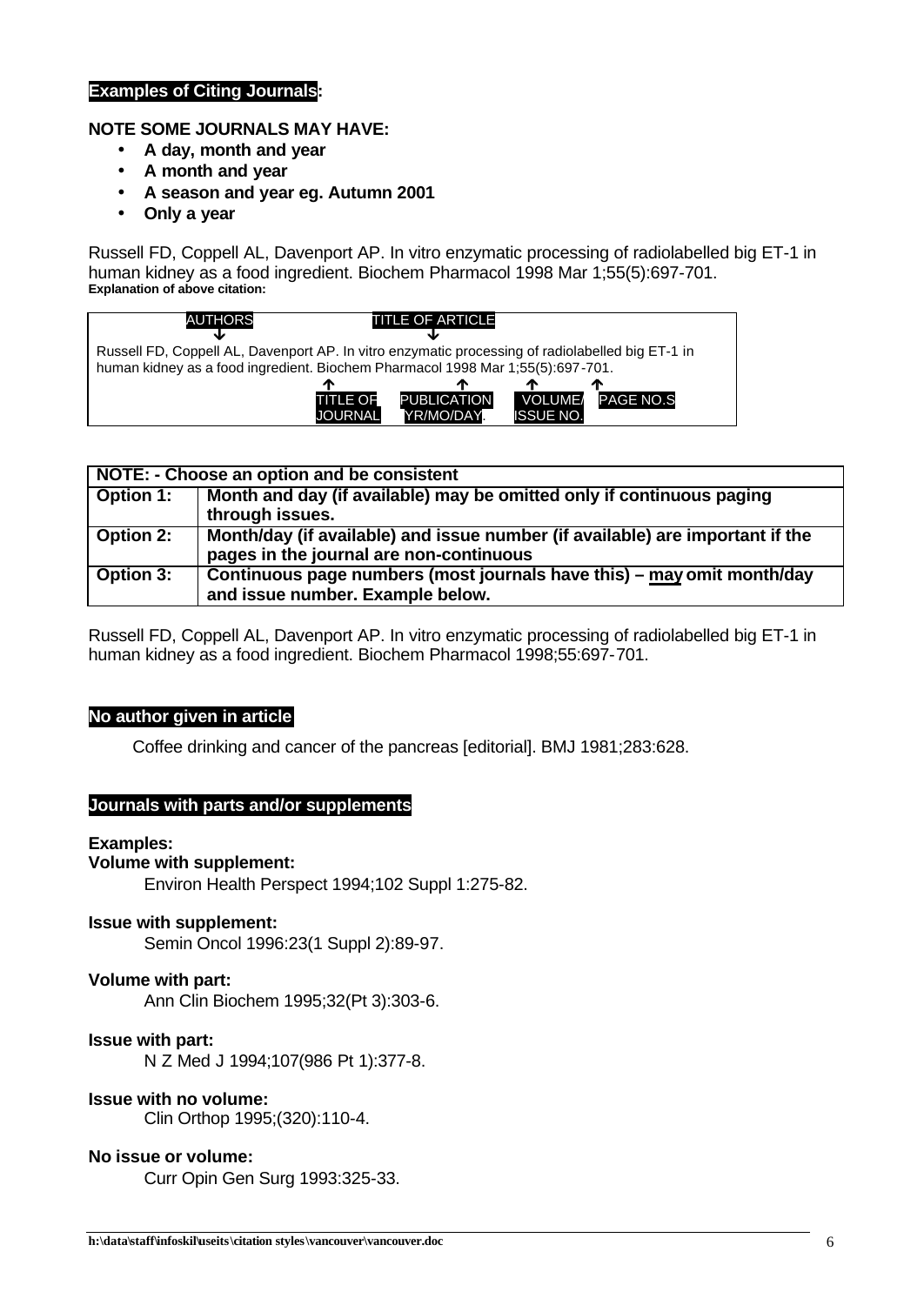# n **CITING CONFERENCES**

Treat the proceedings of a conference like a book, adding pertinent information about the conference and cite a presentation from the proceedings like a work in a collection of pieces by different authors:

## **Conference Papers**

Bengtsson S, Solheim BG. Enforcement of data protection, privacy and security in medical informatics. In: Lun KC, Degoulet P, Piemme TE, Reinhoff O, editors. MEDINFO 92. Proceedings of the 7th World Congress on Medical Informatics; 1992 Sep 6-10; Geneva, Switzerland. Amsterdam: North-Holland; 1992. p. 1561-5.

## **Conference Proceedings**

Kimura J, Shibasaki H, editors. Recent advances in clinical neurophysiology. Proceedings of the 10th International Congress of EMG and Clinical Neurophysiology; 1995 Oct 15-19; Kyoto, Japan. Amsterdam: Elsevier; 1996.

# $\blacksquare$  **CITING A NEWSPAPER ARTICLE**

The details may vary depending on the layout of the newspaper eg. **section** may not be relevant.

**Format: Author** if given (full-stop, 1 space) **Title of article** (full-stop, 1 space) **Name of newspaper** (1 space) **Date of edition** (year Month Day) (semi-colon, no space) **Section** if applicable (section abbreviated to Sect.) (colon, no space) **Page/s** (1 space) **Column number** in round brackets (column abbreviated to col.) (full-stop)

Lee G. Hospitalizations tied to ozone pollution: study estimates 50,000 admissions annually. The Washington Post 1996 Jun 21;Sect. A:3 (col. 5).

# **CITING MULTIMEDIA MATERIAL**

The details required are the same as for a book, with the form of the item indicated in brackets after the title and edition statement.

Get the facts (and get them organised) [videocassette]. Williamstown (Vic): Appleseed Productions; 1990.

# **E** CITING INTERNET and OTHER ELECTRONIC SOURCES

- This includes software and Internet sources such as web sites, electronic journals and databases.
- These sources are proliferating and the guidelines for citation are developing and subject to change.
- The following information is based on the recommendations of the National Library of Medicine.
- The **basic form** of the citations **follow the principles listed for print sources** (see above).

In the case of sources that may be subject to alteration it is important to acknowledge the **DATE THE INFORMATION WAS CITED.** This is particularly true for web sites that may disappear or permit changes to be made and for CD-ROMS that are updated **during** the year.

## **Journal on the Internet**

| <b>NOTE:</b> Follow the same procedure for citing print journals as for electronic journals |
|---------------------------------------------------------------------------------------------|
| regarding date, volume pages and journal title                                              |

**Format: Author/s** (full-stop after last author, 1 space) **Title of article** (full-stop, 1 space) **Abbreviated title of electronic journal** (1 space) **[serial online]** (1 space) **Publication year** (1 space) **month(s)** - if available (1 space) **[cited year month (abbreviated) day]** - in square brackets (semi colon, 1 space) **Volume number** (no space) **Issue number** if applicable in round brackets (colon) **Page numbers or number of screens** in square brackets (full-stop, 1 space) **Available from** (colon, 1 space) URL:**URL address underlined**

**h:\data\staff\infoskil\useits\citation styles\vancouver\vancouver.doc** 7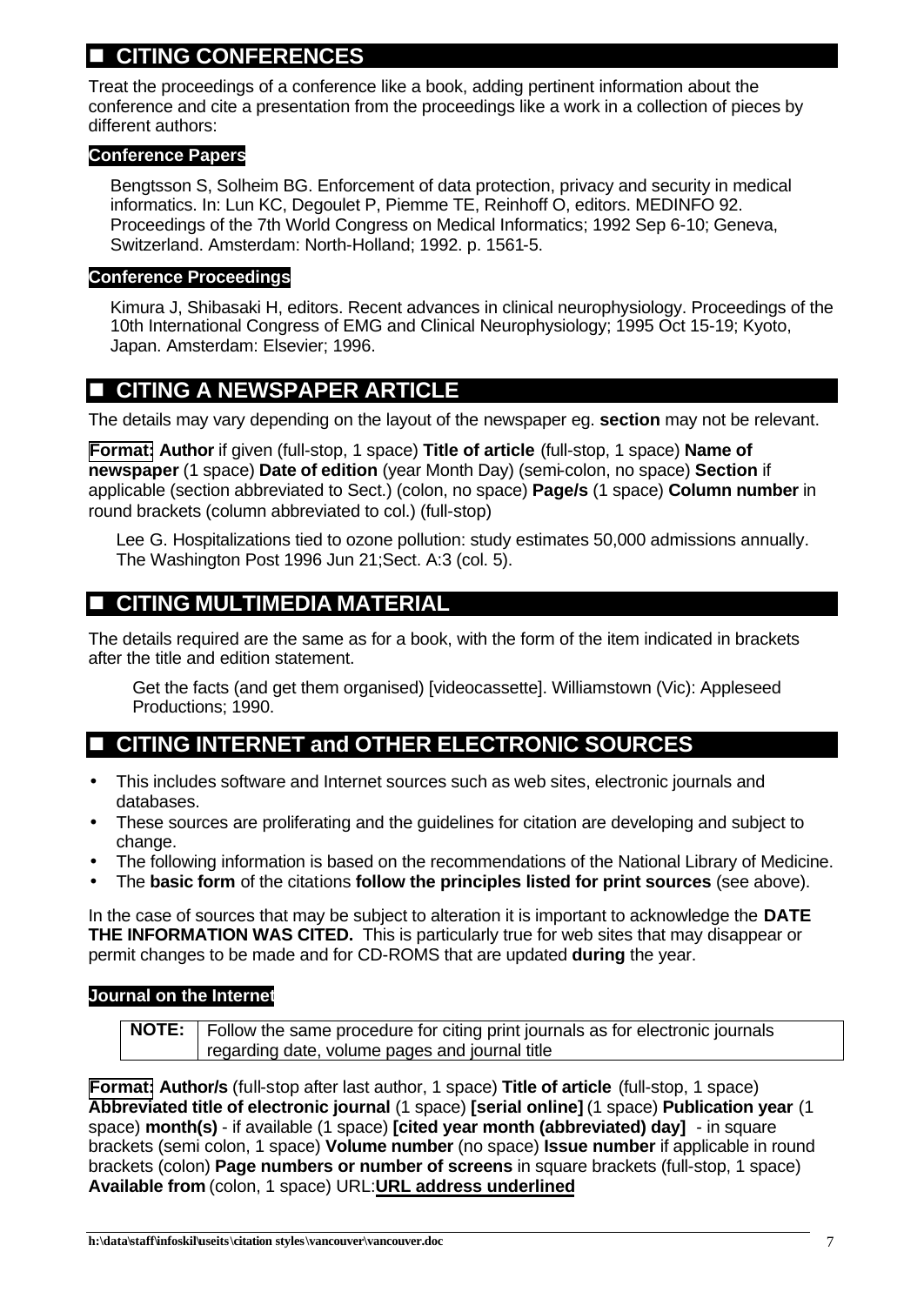## **Examples:**

Morse SS. Factors in the emergence of infectious disease. Emerg Infect Dis [serial online] 1995 Jan-Mar [cited 1999 Dec 25]; 1(1):[24 screens]. Available from:URL: http://www/cdc/gov/ncidoc/EID/eid.htm

Garfinkel PE, Lin E, Goering P. Should amenorrhoea be necessary for the diagnosis of anorexia nervosa? Br J Psych [serial online] 1996 [cited 1999 Aug 17]; 168(4):500-6. Available from: URL:http://biomed.niss.ac.uk

## **WWW site**

### **(If the author is not documented, the title becomes the first element of the reference.)**

**Format: Author** (full-stop after last author, 1 space) **Title** (full-stop, 1 space) **[Online]** (full stop, 1 space) **Publication Year** (1 space) **[cited year month (abbreviated) day]** (semi colon) **Number of screens in square brackets or pages** (full-stop, 1 space) **Available from** (colon, 1 space) URL: (no space) **URL address underlined**

| NOTE: | The number of screens is NOT necessary. Put a semi colon and 1 space after the     |
|-------|------------------------------------------------------------------------------------|
|       | cited date if no pages or screen numbers are listed.                               |
|       | When the date is approximated, indicate that by following the date with a question |
|       | mark and inserting the statement in square brackets. Eg. [2001?]                   |

#### **Examples:**

National Organization for Rare Diseases [Online]. 1999 Aug 16 [cited 1999 Aug 21]; Available from: URL:http://www.rarediseases.org/

Royal College of General Practitioners. The primary health care team. [Online]. 1998 [cited 1999 Aug 22];[10 screens]. Available from: URL:http://ww.rcgp.org.uk/informat/publicat/rcf0021.htm

Zand J. The natural pharmacy: herbal medicine for depression [Online]. [1999?] [cited 2001 Aug 23];[15 screens]. Available from: URL:http://www.healthy.net/asp/templates/Article.asp?PageType=Article&Id=920

## **WEB BASED/ONLINE DATABASES**

## **Basic Format:**

**Author/editor.** (full stop, 1 space**) Title** (full stop, 1 space) **[type of medium = Online]** (full stop, 1 space) **Publishing details** if available**. Available from:** (1 space) **Title and publishing details of the database if available. [cited date]** (full stop)

Kirkpatrick GL. Viral infections of the respiratory tract. In: Family Medicine. 5thed. [Online]. 1998. Available from: Stat!Ref. Jackson (WY): Teton Data Systems; 2001. [cited 2001 Aug 31].

**This is a chapter within an online book. Publication comes out quarterly therefore needs a cited date.**

## **CD-ROM**

## **Basic Format: Follow Book format:**

- add **[type of medium]** after the title (full stop, 1 space) **Note: [type of medium] can be:- [CD ROM], [serial on CD-ROM] or [book on CD]**
- add **Version number** (if available) after type of medium (full stop, 1 space)

Clinical pharmacology 2000 [CD-ROM]. Version 2.01. [cited 2001 Aug 7]; Gainsville (FL): Gold Standard Multimedia; 2001.

**Note: this publication comes out quarterly therefore it needs a cited date.**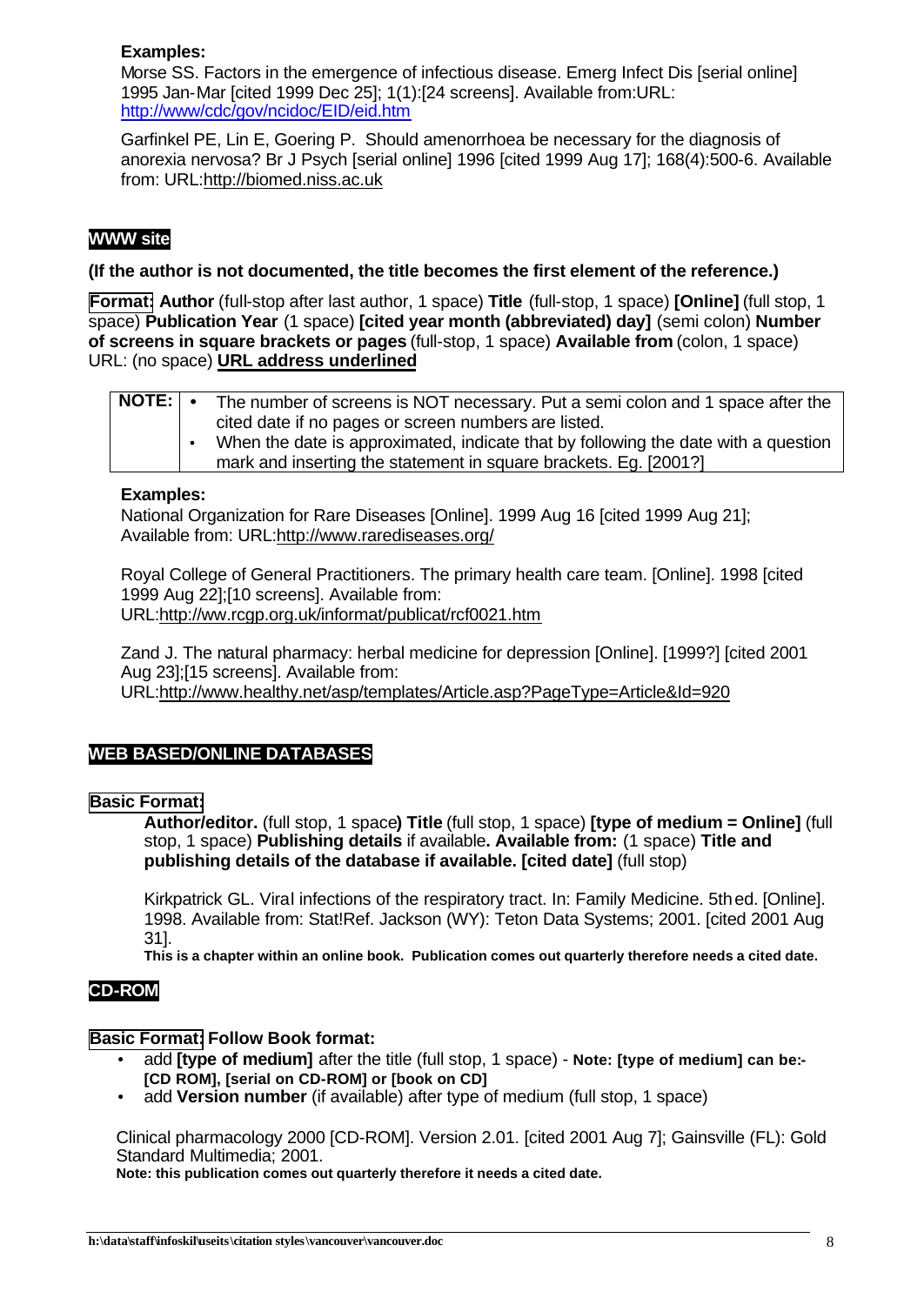## **Books on CD-ROM**

#### **Examples:**

The Oxford English dictionary [book on CD-ROM]. 2nd ed. New York (NY): Oxford University Press; 1992.

Paracetamol. Martindale's: the extra pharmacopoeia. In: International Healthcare Series [CD ROM]. [cited 1998 Sep 3]; Englewood (CO): Micromedex; 1998.

## **Journal on CD-ROM**

**Format: Author/s** (full-stop, 1 space) **Title of article** (full-stop, 1 space) **Abbreviated title of journal** (1 space) **[serial on CD-ROM] Year** (semi-colon, no space) **Volume** (colon, no space) **Pages** (full-stop)

## **Example:**

Gershon ES. Antisocial behavior. Arch Gen Psychiatry [serial on CD-ROM]. 1995;52:900-901.

## **Other Software**

**Format: Title** (1 space) **medium in square brackets** [eg. computer program, computer file] (full-stop, 1 space) **Version** (full-stop, 1 space) **Place of production** (colon, 1 space) **Producer** (semi-colon, 1 space) **Year** (full-stop)

#### **Example:**

Epi Info [computer program]. Version 6. Atlanta (GA): Centers for Disease Control and Prevention; 1994.

# **E ADDITIONAL NOTES ON THE VANCOUVER STYLE:**

# **ËTABLES**

- Each table should be given a brief title.
- Number each table in the text in consecutive order.
- Explanatory matter is placed in footnotes, not in the heading.

# **ËILLUSTRATIONS and FIGURES**

- Number each figure in the text in consecutive order.
- The original source should be acknowledged.
- The legends should be labelled with numerals corresponding to the figures etc.

## **ËMEASUREMENT**

- Length, height, weight and volume should be reported in metric units.
- Temperatures should be in degrees Celsius.
- Blood Pressure measured in mm of mercury.
- All haematological and biochemistry measurements stated in SI units.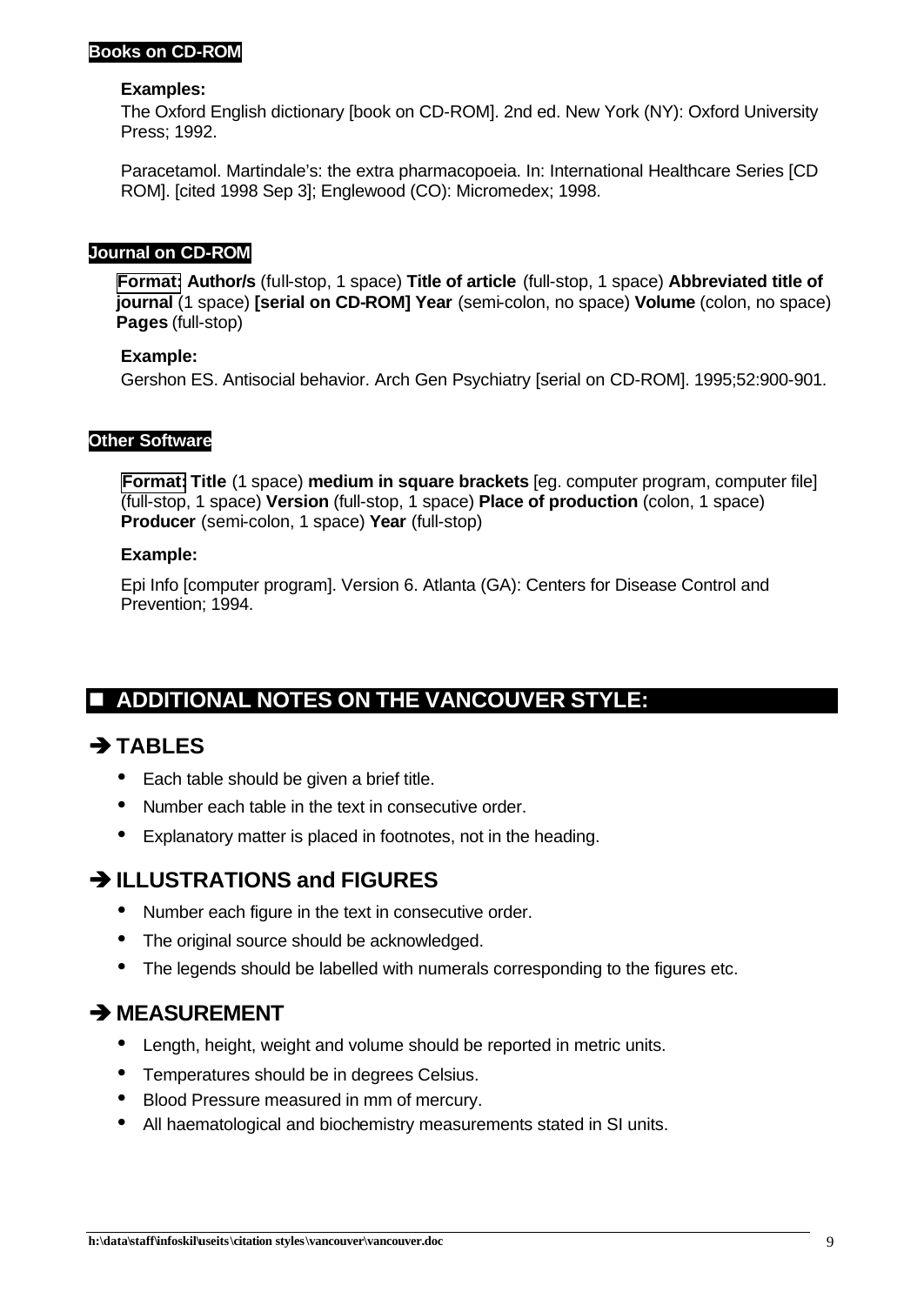# **ËABBREVIATIONS and SYMBOLS**

• Use only standard abbreviations. Consult the following for abbreviations:

| Committee on Form and Style of the Council of Biology<br>Editors. CBE style manual. 3rd ed. Washington:<br>American Institute of Biological Sciences; 1972.<br>$(5th$ ed. Available at PAH)                                       | Z250.6.B5C6 1972<br><b>SS&amp;H</b>                    |
|-----------------------------------------------------------------------------------------------------------------------------------------------------------------------------------------------------------------------------------|--------------------------------------------------------|
| Iverson C, Flanagin A, Fontanarosa PB, Glass RM,<br>Glitman P, Lantz JC, et al. American Medical<br>Association manual of style: a guide for authors and<br>editors. 9 <sup>th</sup> ed. Baltimore, MD: Williams & Wilkins; 1998. | Ref R119.A533 1998<br><b>Biol</b>                      |
| O'Connor M, Woodford FP. Writing scientific papers in<br>English: an ELSE-Ciba Foundation guide for authors.<br>Amsterdam: North-Holland; 1975.                                                                                   | T11.02 1975<br>Biol/PSE/SS&H/Gatton/HML/<br><b>PAH</b> |

# **A Sample REFERENCE LIST:**

- **·** The following are examples of entries in a bibliography or list of references**.**
- **·** A list of references contains details only of those works cited in the text.
- **·** The references are listed in the same numerical order as they appear in the body of the text

1. Getzen TE. Health economics: fundamentals and flow of funds. New York (NY): John Wiley & Sons; 1997.

2. Millares M, editor. Applied drug information: strategies for information management. Vancouver,WA: Applied Therapeutics, Inc.; 1998.

3. Australian Government Publishing Service. Style manual for authors, editors and printers. 5th ed. Canberra: Australian Government Publishing Service; 1994.

4. Australian Pharmaceutical Advisory Council. Integrated best practice model for medication management in residential aged care facilities. Canberra: Australian Government Publishing Service; 1997.

5. Bennett GL, Horuk R. Iodination of chemokines for use in receptor binding analysis. In: Horuk R, editor. Chemokine receptors. New York (NY): Academic Press; 1997. p. 134-48. (Methods in enzymology; vol 288).

6. Coffee drinking and cancer of the pancreas [editorial]. BMJ 1981;283:628.

7. Morse SS. Factors in the emergence of infectious disease. Emerg Infect Dis [serial online] 1995 Jan-Mar [cited 1996 Jue 5]; 1(1):[24 screens]. Available from: URL:http://www.cdc.gov/ncidoc/EID/eid.htm

8. Iyer V. Farquhar C. Jepson R. The effectiveness of oral contraceptive pills versus placebo or any other medical treatment for menorrhagia. (Cochrane Review) In: The Cochrane Library, Issue 4, Oxford: Update Software; 1998.

9. Standard 6: Preparation of cytoxic drug products. In: Australian pharmaceutical formulary and handbook. 17th ed. Parkville ,Vic: Pharmaceutical Society of Australia. 2000. p. 101-8.

10. Ampicillin. In: Australian medicines handbook 2000. Adelaide (SA): Australian Medicines Handbook. 2000. p. 5-35-6.0